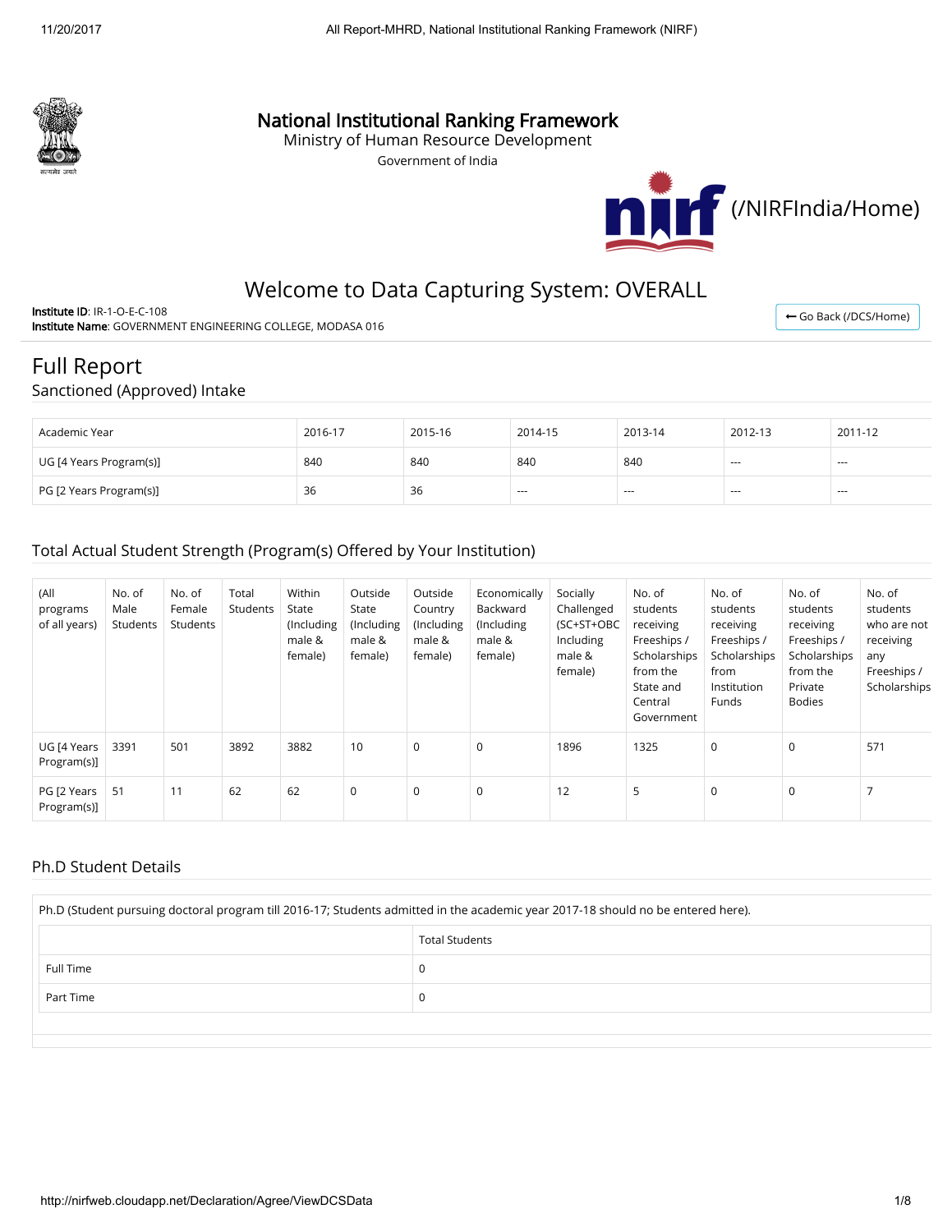| No. of Ph.D students graduated (including Integrated Ph.D) |         |         |         |  |  |  |  |  |
|------------------------------------------------------------|---------|---------|---------|--|--|--|--|--|
|                                                            | 2016-17 | 2015-16 | 2014-15 |  |  |  |  |  |
| Full Time                                                  | U       |         |         |  |  |  |  |  |
| Part Time                                                  | υ       |         |         |  |  |  |  |  |
|                                                            |         |         |         |  |  |  |  |  |

## Financial Resources: Utilised Amount for the Capital & Operational expenditure for previous 3 years

| <b>Financial Year</b>                                                                                                                               | 2016-17                                                                                          | 2015-16                                                                                  | 2014-15                                                                               |
|-----------------------------------------------------------------------------------------------------------------------------------------------------|--------------------------------------------------------------------------------------------------|------------------------------------------------------------------------------------------|---------------------------------------------------------------------------------------|
|                                                                                                                                                     | <b>Utilised Amount</b>                                                                           | <b>Utilised Amount</b>                                                                   | <b>Utilised Amount</b>                                                                |
| Annual Capital Expenditure on Academic Activities and Resources (excluding expenditure on buildings)                                                |                                                                                                  |                                                                                          |                                                                                       |
| Library                                                                                                                                             | 672319 (Six Lakh Seventy Two<br>Thousand Three Hundred<br>Nineteen)                              | 556000 (Five Lakh Fifty Six<br>Thousand)                                                 | 492000 (Four Lakh Ninety Two<br>Thousand)                                             |
| New Equipment for Laboratories                                                                                                                      | 733832 (Seven Lakh Thirty Three<br>Thousand Eight Hundred Thirty<br>Two)                         | 104030 (One Lakh Four<br>Thousand Thirty)                                                | 224419 (Two Lakh Twenty Four<br><b>Thousand Four Hundred</b><br>Nineteen)             |
| <b>Engineering Workshops</b>                                                                                                                        | $0$ (ZERO)                                                                                       | $0$ (ZERO)                                                                               | $0$ (ZERO)                                                                            |
| <b>Studios</b>                                                                                                                                      | $0$ (ZERO)                                                                                       | $0$ (ZERO)                                                                               | $0$ (ZERO)                                                                            |
| Other expenditure on creation of Capital Assets (excluding<br>expenditure on Land and Building)                                                     | $0$ (ZERO)                                                                                       | 278638 (Two Lakh Seventy Eight<br>Thousand Six Hundred Thirty<br>Eight)                  | $0$ (ZERO)                                                                            |
| Annual Operational Expenditure                                                                                                                      |                                                                                                  |                                                                                          |                                                                                       |
| Salaries (Teaching and Non Teaching staff)                                                                                                          | 89837198 (Eight Crore Ninety<br>Eight Lakh Thirty Seven<br>Thousand One Hundred Ninety<br>Eight) | 79886262 (Seven Crore Ninety<br>Eight Lakh Eighty Six Thousand<br>Two Hundred Sixty Two) | 71192322 (Seven Crore Eleven<br>Lakh Ninety Two Thousand<br>Three Hundred Twenty Two) |
| Maintenance of Academic Infrastructure or consumables, other<br>running expenditures etc. (excluding maintenance of hostels and<br>allied services) | $0$ (ZERO)                                                                                       | $0$ (ZERO)                                                                               | $0$ (ZERO)                                                                            |
| Seminars/Conferences/Workshops                                                                                                                      | 266564 (Two Lakh Sixty Six<br>Thousand Five Hundred Sixty<br>Four)                               | 31600 (Thirty One Thousand Six<br>Hundred)                                               | $0$ (ZERO)                                                                            |

### Earning From Patents(IPR)

| Financial Year                          | 2016-17 | 2015-16 | 2014-15 |
|-----------------------------------------|---------|---------|---------|
| Earning From Patents (Amount in Rupees) |         |         |         |
| Enter Amount in Words                   | ZERO    | ZERO    | ZERO    |

### Sponsored Research Details

| Financi.<br>Year<br>$ -$ | 2016-1 | 2015-16 | 2014-1 |
|--------------------------|--------|---------|--------|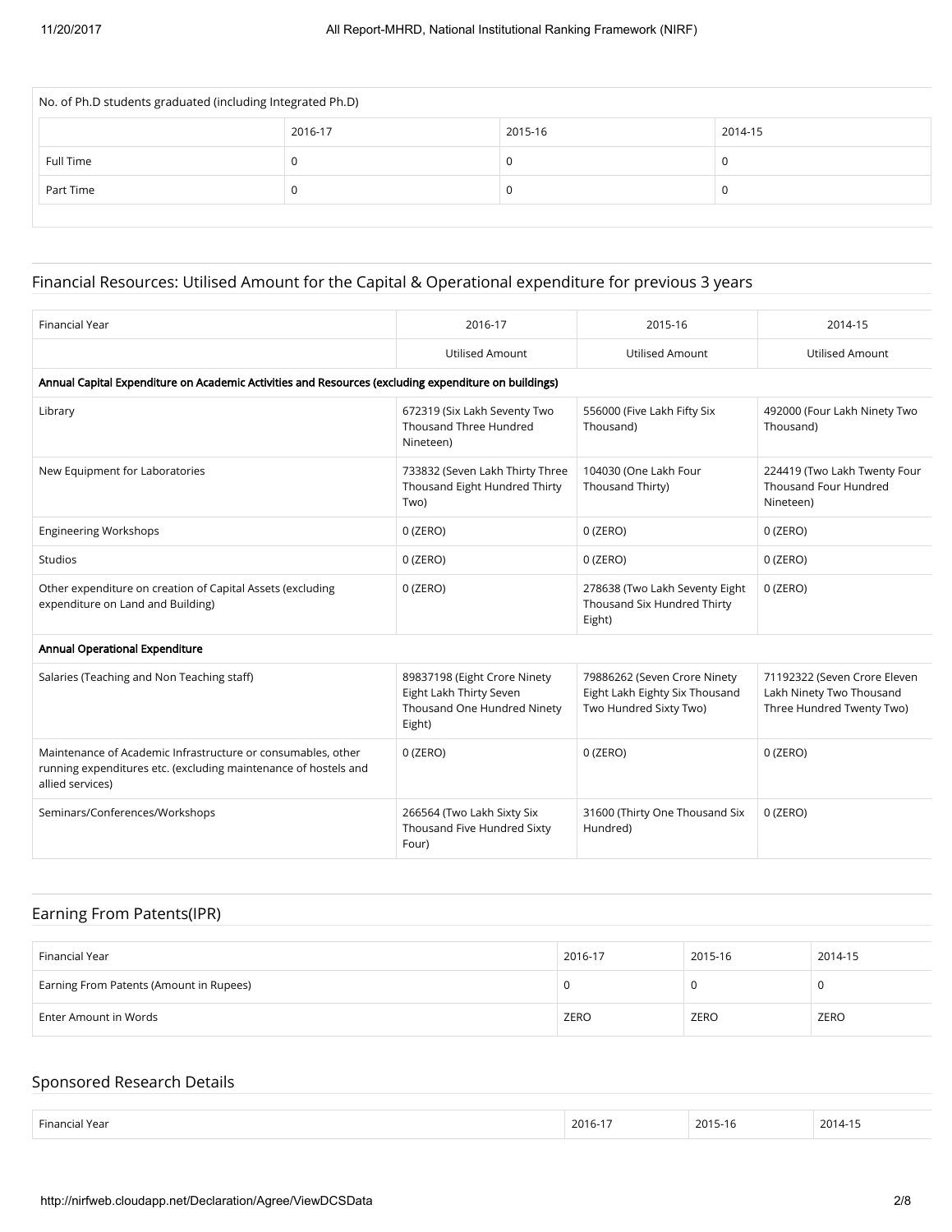| Financial Year                           | 2016-17 | 2015-16 | 2014-15 |
|------------------------------------------|---------|---------|---------|
| Total no. of Sponsored Projects          |         | υ       |         |
| Total no. of Funding Agencies            |         |         |         |
| Total Amount Received (Amount in Rupees) |         |         |         |
| Amount Received in Words                 | Zero    | Zero    | Zero    |

### Consultancy Project Details

| Financial Year                           | 2016-17                                  | 2015-16                                     | 2014-15 |
|------------------------------------------|------------------------------------------|---------------------------------------------|---------|
| Total no. of Consultancy Projects        | 18                                       | 10                                          |         |
| Total no. of Client Organizations        |                                          |                                             |         |
| Total Amount Received (Amount in Rupees) | 32410                                    | 26808                                       |         |
| Amount Received in Words                 | thirty two thousand four hundred and ten | twenty six thousand eight hundred and eight | Zero    |

#### Executive Development Programs (Minimum one year duration)

| Financial Year                              | 2016-17 | 2015-16 | 2014-15 |
|---------------------------------------------|---------|---------|---------|
| Total no. of Executive Development Programs |         |         |         |
| Total no. of Participants                   |         |         |         |
| Total Annual Earnings (Amount in Rupees)    |         |         |         |
| <b>Total Annual Earnings in Words</b>       | Zero    | Zero    | Zero    |

## PCS Facilties: Facilities of physically challenged students

| 1. Do your institution buildings have Lifts/Ramps?                                                                                                        | Yes, in all the buildings |
|-----------------------------------------------------------------------------------------------------------------------------------------------------------|---------------------------|
| 2. Do your institution have provision for walking aids, includingwheelchairs and transportation from one building to another for handicapped<br>students? | No                        |
| 3. Do your institution buildings have specially designed toilets for handicapped students?                                                                | No                        |

### Faculty Details

| Srno | Name                          | Age | Designation            | Gender | Qualification | Experience<br>(In Months) | ls Associated<br>Last Year | Currently working<br>with institution? | Joining<br>Date     | Leaving<br>Date | Association<br>type   |
|------|-------------------------------|-----|------------------------|--------|---------------|---------------------------|----------------------------|----------------------------------------|---------------------|-----------------|-----------------------|
|      | SHIVENDRA KUMAR JHA           | 26  | Assistant<br>Professor | Male   | M.E.          | 48                        | Yes                        | Yes                                    | 10-04-<br>2017      | $---$           | Regular               |
| 2    | ALPESHKUMAR Ramabhai<br>PATEL | 33  | Lecturer               | Male   | B.E           | 100                       | Yes                        | Yes                                    | $16 - 11 -$<br>2009 | $- - -$         | Adhoc/<br>Contractual |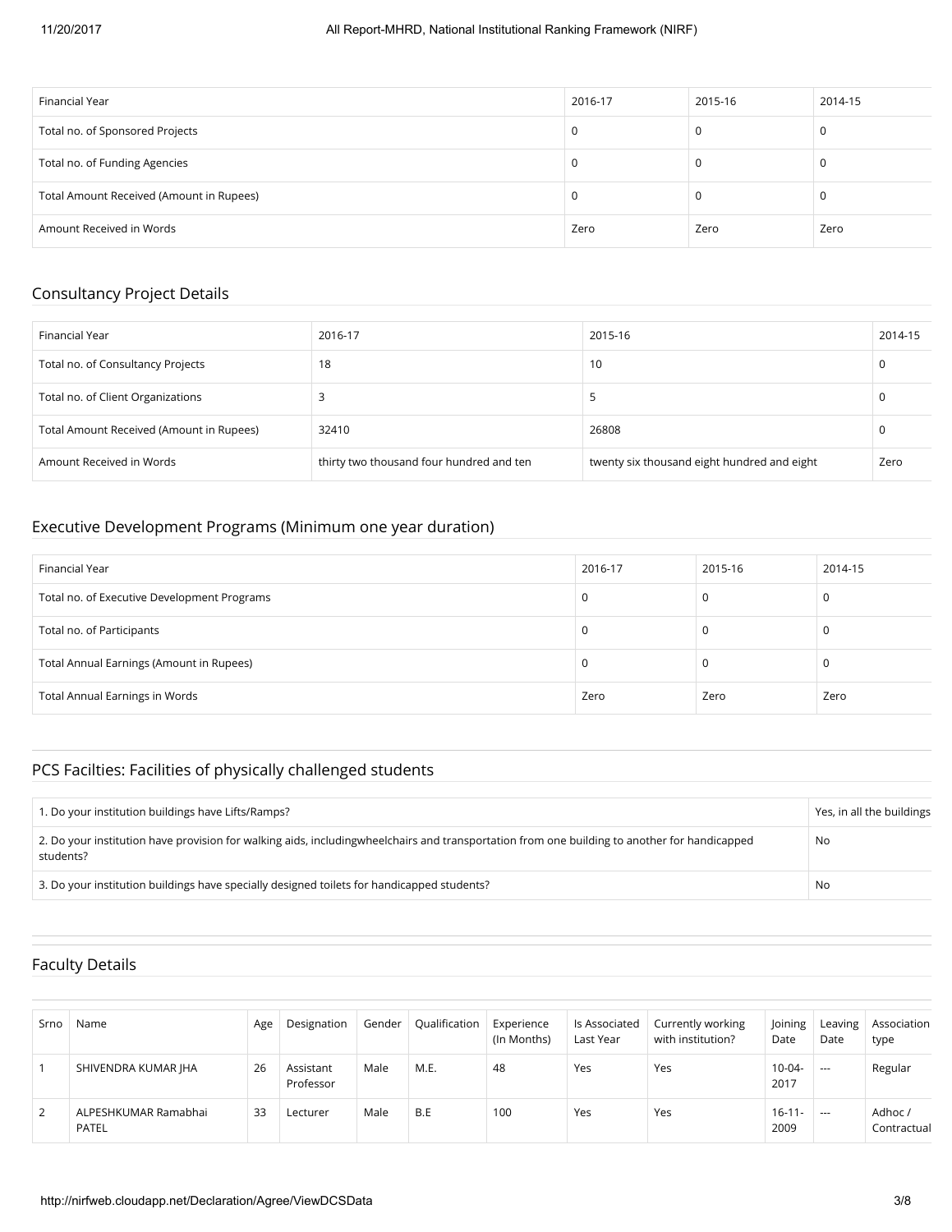| 3  | ANIRUDDHSINH K DODIYA                   | 29 | Assistant<br>Professor | Male   | M.E.    | 60  | Yes | Yes | 27-09-<br>2016      | $\overline{\phantom{a}}$ | Regular                |
|----|-----------------------------------------|----|------------------------|--------|---------|-----|-----|-----|---------------------|--------------------------|------------------------|
| 4  | ANKIT JASVANTLAL PATEL                  | 28 | Assistant<br>Professor | Male   | M.E.    | 60  | Yes | Yes | $10 - 03 -$<br>2016 | $\hspace{0.05cm} \ldots$ | Regular                |
| 5  | ASWIN MOTIBHAI PRABHAKAR                | 60 | Professor              | Male   | Ph.D    | 348 | Yes | Yes | $01 - 09 -$<br>2015 | $\overline{\phantom{a}}$ | Regular                |
| 6  | BARIA JWALANT BABUBHAI                  | 29 | Assistant<br>Professor | Male   | M.E.    | 74  | Yes | Yes | $07-10-$<br>2016    | $\overline{\phantom{a}}$ | Regular                |
| 7  | BARIA VANRAJKUMAR<br>DINESHKUMAR        | 29 | Assistant<br>Professor | Male   | M.E.    | 48  | Yes | Yes | $22 - 10 -$<br>2013 | $\hspace{0.05cm} \ldots$ | Adhoc /<br>Contractual |
| 8  | BHARAT JAYANTILAL SHAH                  | 49 | Professor              | Male   | Ph.D    | 286 | Yes | Yes | 28-06-<br>2015      | $\hspace{0.05cm} \ldots$ | Regular                |
| 9  | Bhartsinh khtri                         | 35 | Associate<br>Professor | Male   | Ph.D    | 168 | No  | Yes | 18-07-<br>2017      | $\hspace{0.05cm} \ldots$ | Regular                |
| 10 | BHAUMIK RANJITKUMAR SHAH                | 39 | Associate<br>Professor | Male   | M.E.    | 192 | Yes | Yes | 27-09-<br>2012      | $\sim$                   | Regular                |
| 11 | <b>BHAVIK BRAHMBHATT</b>                | 27 | Assistant<br>Professor | Male   | M.E.    | 48  | No  | Yes | $15-07-$<br>2017    | $\hspace{0.05cm} \ldots$ | Regular                |
| 12 | <b>BINITA AKHAND VYAS</b>               | 51 | Associate<br>Professor | Female | M.E.    | 292 | Yes | Yes | 28-05-<br>2015      | $\hspace{0.05cm} \ldots$ | Regular                |
| 13 | CHETANKUMAR KHOYABHAI<br><b>BARIYA</b>  | 29 | Assistant<br>Professor | Male   | M.E.    | 61  | Yes | Yes | $06-10-$<br>2012    | $\hspace{0.05cm} \cdots$ | Regular                |
| 14 | Chetna Ganesh Chand                     | 30 | Assistant<br>Professor | Female | M.Tech  | 60  | Yes | Yes | 16-08-<br>2016      | $\overline{\phantom{a}}$ | Regular                |
| 15 | CHIRAG NATVARLAL PATEL                  | 34 | Assistant<br>Professor | Male   | Ph.D    | 107 | Yes | Yes | $26 - 06 -$<br>2015 | $\hspace{0.05cm} \ldots$ | Regular                |
| 16 | DARSHANA AMRUTBHAI PATEL                | 44 | Assistant<br>Professor | Female | M. Phil | 199 | Yes | Yes | $12 - 10 -$<br>2013 | $\hspace{0.05cm} \ldots$ | Regular                |
| 17 | DEVEN JIVANDAS BHAYANI                  | 32 | Assistant<br>Professor | Male   | M.A     | 102 | Yes | Yes | 22-09-<br>2008      | $\hspace{0.05cm} \cdots$ | Regular                |
| 18 | DHARITRI RAMJIBHAI GOHEL                | 42 | Assistant<br>Professor | Female | Ph.D    | 70  | Yes | Yes | $02 - 05 -$<br>2011 | $\sim$                   | Regular                |
| 19 | DHARMESHKUMAR<br>AMARSINHBHAI CHAUDHARI | 35 | Lecturer               | Male   | B.E     | 71  | Yes | Yes | 17-08-<br>2011      | $\overline{\phantom{a}}$ | Adhoc /<br>Contractual |
| 20 | DINESHKUMAR BABULAL<br>SATHAVARA        | 27 | Assistant<br>Professor | Male   | M.E.    | 37  | Yes | Yes | $21 - 10 -$<br>2014 | $\hspace{0.05cm} \cdots$ | Adhoc /<br>Contractual |
| 21 | DIPAKKUMAR JOITARAM<br>PRAJAPATI        | 34 | Assistant<br>Professor | Male   | M. Phil | 120 | Yes | Yes | $21 - 05 -$<br>2016 | $\overline{\phantom{a}}$ | Regular                |
| 22 | DIPAKKUMAR HARGOVINDBHAI<br>SAHAY       | 31 | Assistant<br>Professor | Male   | Ph.D    | 92  | Yes | Yes | 08-06-<br>2015      | $\hspace{0.05cm}\ldots$  | Regular                |
| 23 | DIVYEN NAVINCHANDRA PATEL               | 27 | Assistant<br>Professor | Male   | M.Tech  | 49  | Yes | Yes | $25 - 10 -$<br>2013 | $\hspace{0.05cm} \ldots$ | Adhoc /<br>Contractual |
| 24 | DRON HASAMUKHBHAI<br>CHAUDHARI          | 27 | Assistant<br>Professor | Male   | M.E.    | 37  | Yes | Yes | $21 - 10 -$<br>2014 | $\hspace{0.05cm} \cdots$ | Adhoc /<br>Contractual |
| 25 | FALAK YOGESHKUMAR PARIKH                | 27 | Assistant<br>Professor | Male   | M.E.    | 37  | Yes | Yes | $21 - 10 -$<br>2014 | $\hspace{0.05cm} \ldots$ | Adhoc /<br>Contractual |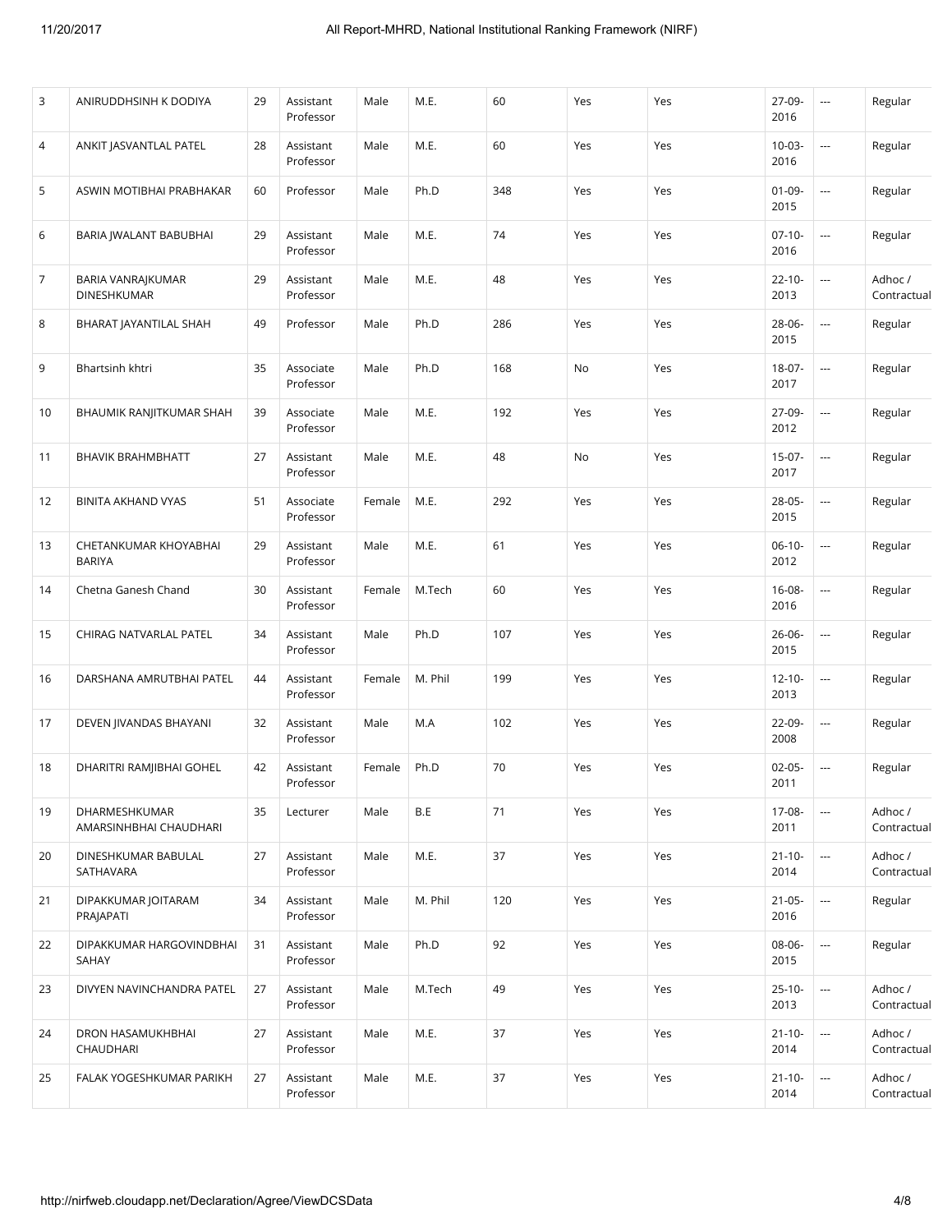| 26 | GAJENDRASINH PRAVINSINH<br><b>RATHOD</b>   | 38 | Assistant<br>Professor | Male   | B.E    | 96  | Yes | Yes | $29 - 10 -$<br>2016 | ---                      | Adhoc/<br>Contractual  |
|----|--------------------------------------------|----|------------------------|--------|--------|-----|-----|-----|---------------------|--------------------------|------------------------|
| 27 | GIRISHCHANDRA Bhanushankar<br><b>MODHA</b> | 55 | Associate<br>Professor | Male   | M.E.   | 296 | Yes | Yes | $19 - 01 -$<br>2016 | $\overline{\phantom{a}}$ | Regular                |
| 28 | GIRISHKUMAR NAGJIBHAI<br>LIMBARD           | 32 | Assistant<br>Professor | Male   | M.A    | 77  | Yes | Yes | 19-05-<br>2011      | $\overline{\phantom{a}}$ | Regular                |
| 29 | GIRISHKUMAR CHANDULAL<br>PANCHAL           | 33 | Assistant<br>Professor | Male   | M.Sc.  | 119 | Yes | Yes | 04-06-<br>2016      | i.                       | Regular                |
| 30 | HARESHKUMAR KANUBHAI<br>SHARMA             | 27 | Assistant<br>Professor | Male   | M.E.   | 32  | Yes | Yes | $29-10-$<br>2016    | $\overline{\phantom{a}}$ | Adhoc /<br>Contractual |
| 31 | HETALKUMAR ISHWARBHAI<br>CHAUDHARI         | 30 | Assistant<br>Professor | Male   | M.Tech | 72  | Yes | Yes | $21 - 06 -$<br>2016 | $\overline{\phantom{a}}$ | Regular                |
| 32 | HETUL PANKAJ VYAS                          | 30 | Assistant<br>Professor | Male   | M.E.   | 57  | Yes | Yes | $06-10-$<br>2012    | $\overline{\phantom{a}}$ | Regular                |
| 33 | HIREN DINKER MEHTA                         | 43 | Associate<br>Professor | Male   | Ph.D   | 252 | Yes | Yes | $15-07-$<br>2017    | $\overline{\phantom{a}}$ | Regular                |
| 34 | HIRENKUMAR RAMANBHAI<br>PATEL              | 36 | Assistant<br>Professor | Male   | M.E.   | 84  | Yes | Yes | $14 - 12 -$<br>2009 | $\overline{\phantom{a}}$ | Regular                |
| 35 | HIRENKUMAR RAMESHBHAI<br>PRAJAPATI         | 31 | Assistant<br>Professor | Male   | M.Tech | 84  | Yes | Yes | 14-06-<br>2016      | $\overline{\phantom{a}}$ | Regular                |
| 36 | HITESH Kantilal DAVE                       | 48 | Associate<br>Professor | Male   | M.E.   | 212 | Yes | Yes | $21 - 10 -$<br>1999 | $\overline{\phantom{a}}$ | Regular                |
| 37 | HITESHKUMAR LILADHARBHAI<br><b>DESAI</b>   | 37 | Assistant<br>Professor | Male   | M.E.   | 144 | No  | Yes | $21 - 07 -$<br>2017 | $\overline{\phantom{a}}$ | Regular                |
| 38 | JAIMIN M SHROFF                            | 29 | Assistant<br>Professor | Male   | M.Tech | 49  | Yes | Yes | 22-09-<br>2016      | $\overline{\phantom{a}}$ | Regular                |
| 39 | JAYKUMAR PRAMODCHANDRA<br>PANDYA           | 23 | Assistant<br>Professor | Male   | M.E.   | 31  | Yes | Yes | $11 - 11 -$<br>2016 | $\overline{\phantom{a}}$ | Adhoc /<br>Contractual |
| 40 | JIGAR CHHANABHAI GAMIT                     | 30 | Assistant<br>Professor | Male   | M.Tech | 33  | Yes | Yes | $16-07-$<br>2016    | $\overline{\phantom{a}}$ | Regular                |
| 41 | JIGAR GANSHYAMBHAI PATEL                   | 32 | Lecturer               | Male   | B.E    | 72  | Yes | Yes | $10-02-$<br>2009    | $\cdots$                 | Adhoc /<br>Contractual |
| 42 | <b>IIGAR KANAIYALAL SATHAWARA</b>          | 27 | Assistant<br>Professor | Male   | M.E.   | 48  | Yes | Yes | $21 - 10 -$<br>2014 | $\overline{\phantom{a}}$ | Adhoc /<br>Contractual |
| 43 | JIGNA JAGDISHBHAI SOLANKI                  | 29 | Assistant<br>Professor | Female | M.E.   | 60  | Yes | Yes | $06-10-$<br>2012    | $\cdots$                 | Adhoc /<br>Contractual |
| 44 | JINESHKUMAR Rameshkumar<br><b>BHAVSAR</b>  | 30 | Lecturer               | Male   | B.E    | 84  | Yes | Yes | $18 - 02 -$<br>2010 | $\hspace{0.05cm}\ldots$  | Adhoc /<br>Contractual |
| 45 | JITENDRA MANISHANKAR JOSHI                 | 38 | Assistant<br>Professor | Male   | M.E.   | 156 | Yes | Yes | 29-07-<br>2015      | $\hspace{0.05cm} \ldots$ | Regular                |
| 46 | JITENDRAKUMAR J PATEL                      | 34 | Assistant<br>Professor | Male   | B.E    | 110 | Yes | Yes | $11 - 08 -$<br>2008 | $\overline{\phantom{a}}$ | Adhoc /<br>Contractual |
| 47 | JYOTI RAMANATHAN IYER                      | 45 | Associate<br>Professor | Female | M.E.   | 281 | Yes | Yes | $27-05-$<br>2015    | $\hspace{0.05cm}\ldots$  | Regular                |
| 48 | KALPESH VINODBHAI VAGHELA                  | 29 | Assistant<br>Professor | Male   | M.E.   | 60  | Yes | Yes | $02 - 02 -$<br>2016 | $\hspace{0.05cm}\ldots$  | Regular                |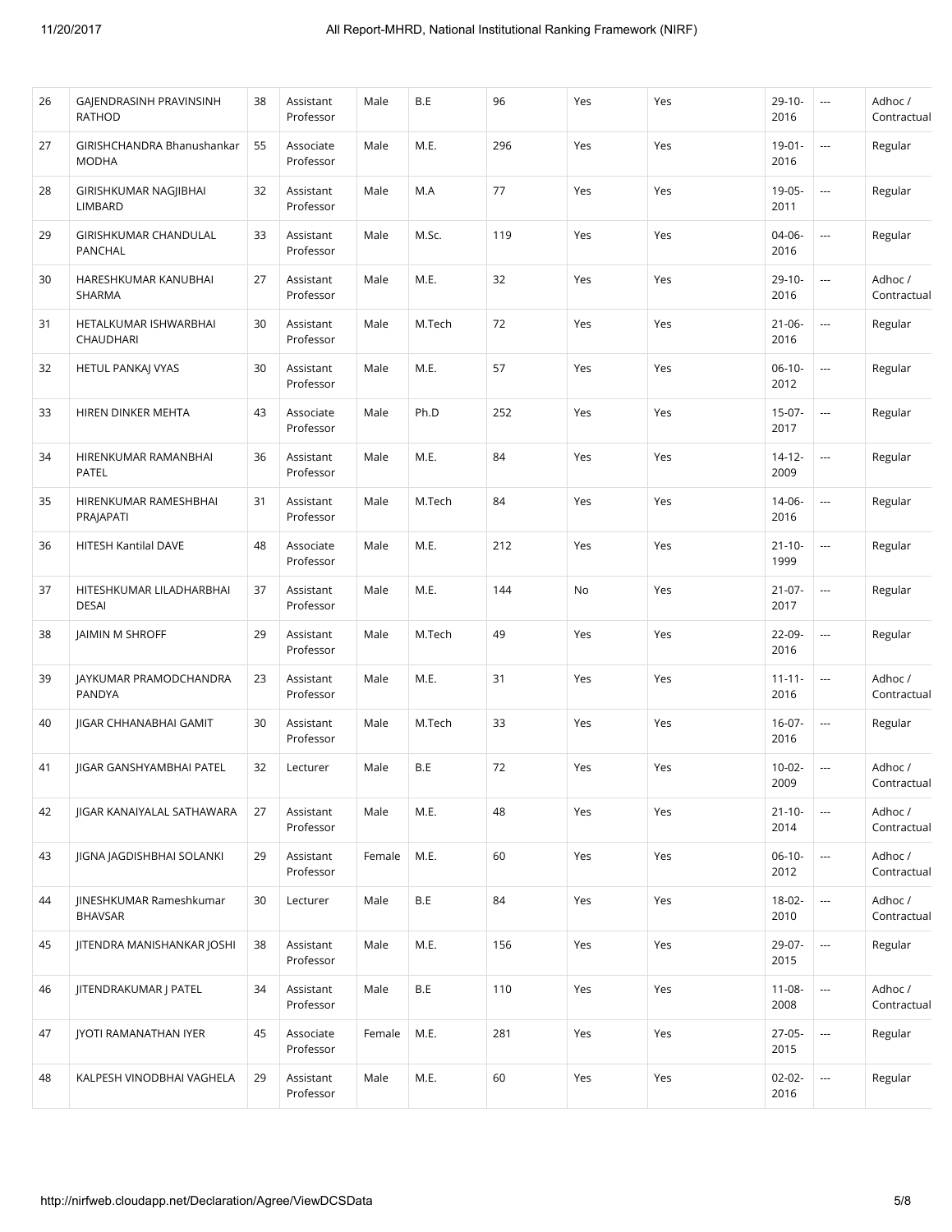| 49 | KAMALKUMAR ASHOKBHAI<br><b>PATEL</b>   | 27 | Assistant<br>Professor | Male   | M.E.   | 56  | Yes | Yes | $26 - 06 -$<br>2015 | $\overline{\phantom{a}}$ | Adhoc /<br>Contractual |
|----|----------------------------------------|----|------------------------|--------|--------|-----|-----|-----|---------------------|--------------------------|------------------------|
| 50 | KAPIL SEVANTILAL BANKER                | 38 | Assistant<br>Professor | Male   | M.E.   | 147 | Yes | Yes | $10 - 06 -$<br>2016 | ---                      | Regular                |
| 51 | KAUSHAL KIRITBHAI BHATT                | 31 | Assistant<br>Professor | Male   | M.Tech | 86  | Yes | Yes | $01 - 06 -$<br>2016 | $\overline{\phantom{a}}$ | Regular                |
| 52 | KETU Ramanbhai PATEL                   | 32 | Assistant<br>Professor | Male   | M.E.   | 96  | Yes | Yes | $26 - 06 -$<br>2015 | ---                      | Regular                |
| 53 | KINJAL GALJIBHAI KHARADI               | 32 | Assistant<br>Professor | Female | B.E    | 108 | Yes | Yes | $20 - 04 -$<br>2011 | ---                      | Adhoc/<br>Contractual  |
| 54 | KIRAN PRABHAKAR PRAJAPATI              | 38 | Assistant<br>Professor | Male   | M.Tech | 96  | Yes | Yes | $31 - 01 -$<br>2011 | ---                      | Regular                |
| 55 | KUNALKUMAR VINODBHAI<br><b>FADADU</b>  | 32 | Lecturer               | Male   | B.E    | 105 | Yes | Yes | $07-04-$<br>2011    | $\overline{\phantom{a}}$ | Adhoc /<br>Contractual |
| 56 | KUNTESH KETAN JANI                     | 29 | Assistant<br>Professor | Male   | M.Tech | 60  | Yes | Yes | $01 - 06 -$<br>2016 | ---                      | Regular                |
| 57 | LALIT SHANTILAL NARSINGANI             | 33 | Assistant<br>Professor | Male   | M.Sc.  | 105 | Yes | Yes | $06 - 05 -$<br>2011 | $\overline{\phantom{a}}$ | Regular                |
| 58 | MAHENDRAKUMAR N PATEL                  | 34 | Assistant<br>Professor | Male   | B.E    | 108 | Yes | Yes | $01 - 07 -$<br>2015 | $\overline{\phantom{a}}$ | Regular                |
| 59 | MAHESH MAFATLAL GOYANI                 | 34 | Assistant<br>Professor | Male   | Ph.D   | 125 | Yes | Yes | $18 - 01 -$<br>2016 | $\cdots$                 | Regular                |
| 60 | MAHESHBHAI JAVARABHAI<br>VANAJARA      | 37 | Assistant<br>Professor | Male   | M.Tech | 120 | Yes | Yes | 28-04-<br>2011      | $\overline{\phantom{a}}$ | Regular                |
| 61 | MAHESHKUMAR JAYANTILAL<br><b>PATEL</b> | 45 | Associate<br>Professor | Male   | M.E.   | 249 | Yes | Yes | $18 - 01 -$<br>2016 | $\overline{\phantom{a}}$ | Regular                |
| 62 | MAYANK INDRAVADAN VYAS                 | 50 | Associate<br>Professor | Male   | M.E.   | 312 | Yes | Yes | 24-06-<br>1999      | $\overline{\phantom{a}}$ | Regular                |
| 63 | MITAL GULABBHAI PATEL                  | 30 | Assistant<br>Professor | Male   | M.Tech | 72  | Yes | Yes | $21 - 06 -$<br>2016 | $\overline{\phantom{a}}$ | Regular                |
| 64 | MITESHKUMAR NILESHBHAI<br>PRIYADARSHI  | 32 | Assistant<br>Professor | Male   | M.Tech | 143 | Yes | Yes | $30 - 04 -$<br>2011 | $\overline{\phantom{a}}$ | Regular                |
| 65 | MOUSAMA AKADAR<br><b>FAREDIWALA</b>    | 29 | Assistant<br>Professor | Male   | M.E.   | 52  | Yes | Yes | $21 - 10 -$<br>2014 | ---                      | Adhoc /<br>Contractual |
| 66 | MURADBHAI MAHAMEDBHAI<br><b>BHUNGA</b> | 30 | Assistant<br>Professor | Male   | M.E.   | 62  | Yes | Yes | 06-04-<br>2016      | ---                      | Regular                |
| 67 | Nayak Vaishali VinodChandra            | 31 | Assistant<br>Professor | Female | M.E.   | 13  | Yes | Yes | $24 - 11 -$<br>2016 | $\overline{\phantom{a}}$ | Adhoc /<br>Contractual |
| 68 | NEHAKUMARI SUBHASHBHAI<br><b>PATEL</b> | 23 | Assistant<br>Professor | Female | M.Tech | 9   | Yes | Yes | $02 - 11 -$<br>2016 |                          | Adhoc /<br>Contractual |
| 69 | NILAM BIRJUBHAI PANCHAL                | 29 | Assistant<br>Professor | Female | M.E.   | 14  | Yes | Yes | 29-08-<br>2016      |                          | Regular                |
| 70 | NIMISHA RAJNIKANT PATEL                | 29 | Assistant<br>Professor | Female | M.E.   | 12  | No  | Yes | $22 - 10 -$<br>2013 | ---                      | Adhoc /<br>Contractual |
| 71 | NIRALI VIPULKUMAR UPADHYAY             | 38 | Assistant<br>Professor | Female | M.E.   | 75  | Yes | Yes | $02 - 06 -$<br>2016 | ---                      | Regular                |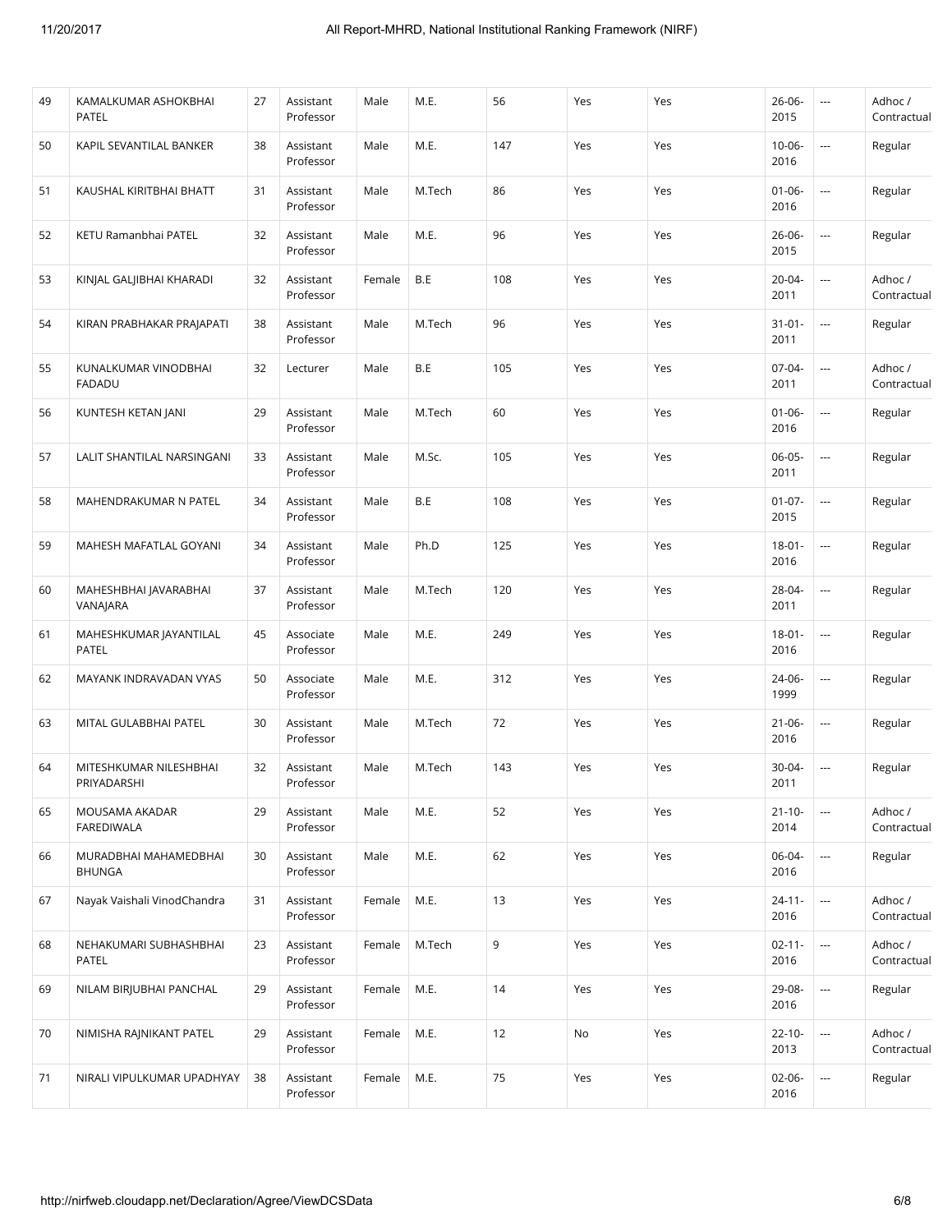| 72 | NIRAVKUMAR Dineshbhai PATEL              | 29 | Assistant<br>Professor | Male   | M.E.    | 84  | Yes | Yes | $01 - 07 -$<br>2015 | $\hspace{0.05cm} \cdots$ | Regular                |
|----|------------------------------------------|----|------------------------|--------|---------|-----|-----|-----|---------------------|--------------------------|------------------------|
| 73 | NISHA KANTIBHAI PRAJAPATI                | 33 | Assistant<br>Professor | Female | M.E.    | 108 | Yes | No  | 17-05-<br>2011      | 05-04-<br>2017           | Regular                |
| 74 | NISHA VIJAYKUMAR BORA                    | 41 | Associate<br>Professor | Female | M.E.    | 228 | Yes | Yes | $28 - 05 -$<br>2015 | $\scriptstyle\cdots$     | Regular                |
| 75 | NITINKUMAR JIVARAJBHAI<br><b>BATHANI</b> | 32 | Assistant<br>Professor | Male   | M.E.    | 84  | Yes | Yes | 13-08-<br>2015      | $\hspace{0.05cm} \ldots$ | Regular                |
| 76 | PARIMALKUMAR KESHAVBHAI<br>PATEL         | 33 | Assistant<br>Professor | Male   | M.Tech  | 48  | Yes | Yes | $23 - 10 -$<br>2013 | $\hspace{0.05cm} \ldots$ | Adhoc /<br>Contractual |
| 77 | PARTH RAJESHKUMAR PANCHAL                | 29 | Assistant<br>Professor | Male   | M.E.    | 60  | Yes | Yes | $10 - 06 -$<br>2016 | $\overline{\phantom{a}}$ | Regular                |
| 78 | PATEL HEMANGINI GAMANBHAI                | 25 | Assistant<br>Professor | Female | M.E.    | 9   | Yes | Yes | $29 - 10 -$<br>2016 | $\scriptstyle\cdots$     | Adhoc /<br>Contractual |
| 79 | PIYUSHKUMAR MANUBHAI<br><b>MISTRI</b>    | 32 | Assistant<br>Professor | Male   | M.E.    | 104 | Yes | Yes | $01 - 07 -$<br>2016 | $\overline{\phantom{a}}$ | Regular                |
| 80 | PRADEEP R GAMIT                          | 28 | Assistant<br>Professor | Male   | M.E.    | 45  | Yes | Yes | $01 - 10 -$<br>2016 | $\overline{\phantom{a}}$ | Regular                |
| 81 | PRADIPKUMAR KIRITKUMAR<br>GAJJAR         | 29 | Assistant<br>Professor | Male   | M.E.    | 72  | Yes | Yes | $07-07-$<br>2016    | $\overline{\phantom{a}}$ | Regular                |
| 82 | PRAGNA Baldevbhai PATEL                  | 32 | Lecturer               | Female | B.E     | 84  | Yes | Yes | $04-05-$<br>2011    | $\sim$                   | Adhoc/<br>Contractual  |
| 83 | PRAJAPATI RINKALBEN<br><b>JASVANTLAL</b> | 31 | Assistant<br>Professor | Female | M.E.    | 45  | Yes | Yes | $13 - 10 -$<br>2016 | $\overline{\phantom{a}}$ | Regular                |
| 84 | PRATIKKUMAR RAMANLAL<br>PAREKH           | 30 | Assistant<br>Professor | Male   | M.E.    | 78  | Yes | Yes | 14-06-<br>2016      | $\overline{\phantom{a}}$ | Regular                |
| 85 | PRIYANK Pratulkumar SHAH                 | 29 | Lecturer               | Male   | B.E     | 92  | Yes | Yes | $11 - 11 -$<br>2009 | $\hspace{0.05cm} \ldots$ | Adhoc /<br>Contractual |
| 86 | Priyank Vasanji Patel                    | 29 | Assistant<br>Professor | Male   | M.E.    | 60  | No  | Yes | $20 - 07 -$<br>2017 | ---                      | Regular                |
| 87 | PUSHPRAJSINH JAYENDRASINH<br>THAKOR      | 24 | Assistant<br>Professor | Male   | M.E.    | 13  | Yes | Yes | $29-10-$<br>2016    | $\overline{\phantom{a}}$ | Adhoc /<br>Contractual |
| 88 | RAJ KHODIDAS KAPADIA                     | 33 | Assistant<br>Professor | Male   | M.E.    | 26  | Yes | Yes | $16 - 08 -$<br>2016 | $\overline{\phantom{a}}$ | Regular                |
| 89 | RAJENDRAKUMAR Bharatsinh<br>GADHAVI      | 37 | Lecturer               | Male   | B.E     | 108 | Yes | Yes | 08-08-<br>2008      | $\hspace{0.05cm} \ldots$ | Adhoc /<br>Contractual |
| 90 | RAJESHKUMAR PARMANAND<br><b>KHATRI</b>   | 34 | Assistant<br>Professor | Male   | M. Phil | 82  | Yes | Yes | $19 - 01 -$<br>2016 | $\overline{\phantom{a}}$ | Regular                |
| 91 | RAJNIKANT NAVJIVBHAI BODAR               | 32 | Lecturer               | Male   | B.E     | 107 | Yes | Yes | $01 - 07 -$<br>2015 | $\overline{a}$           | Adhoc /<br>Contractual |
| 92 | RASHMI KIRTIBHAI PATEL                   | 24 | Assistant<br>Professor | Female | M.E.    | 9   | Yes | Yes | $29-10-$<br>2016    | i.                       | Adhoc /<br>Contractual |
| 93 | RATHOD VIMALKUMAR<br><b>ASHOKBHAI</b>    | 34 | Assistant<br>Professor | Male   | M.E.    | 108 | Yes | Yes | $16 - 08 -$<br>2016 | $\overline{\phantom{a}}$ | Regular                |
| 94 | RATHVA MAYUREEBEN<br>KANCHANBHAI         | 27 | Assistant<br>Professor | Female | M.E.    | 42  | No  | Yes | $13 - 10 -$<br>2017 | $\hspace{0.05cm}\ldots$  | Regular                |
|    |                                          |    |                        |        |         |     |     |     |                     |                          |                        |